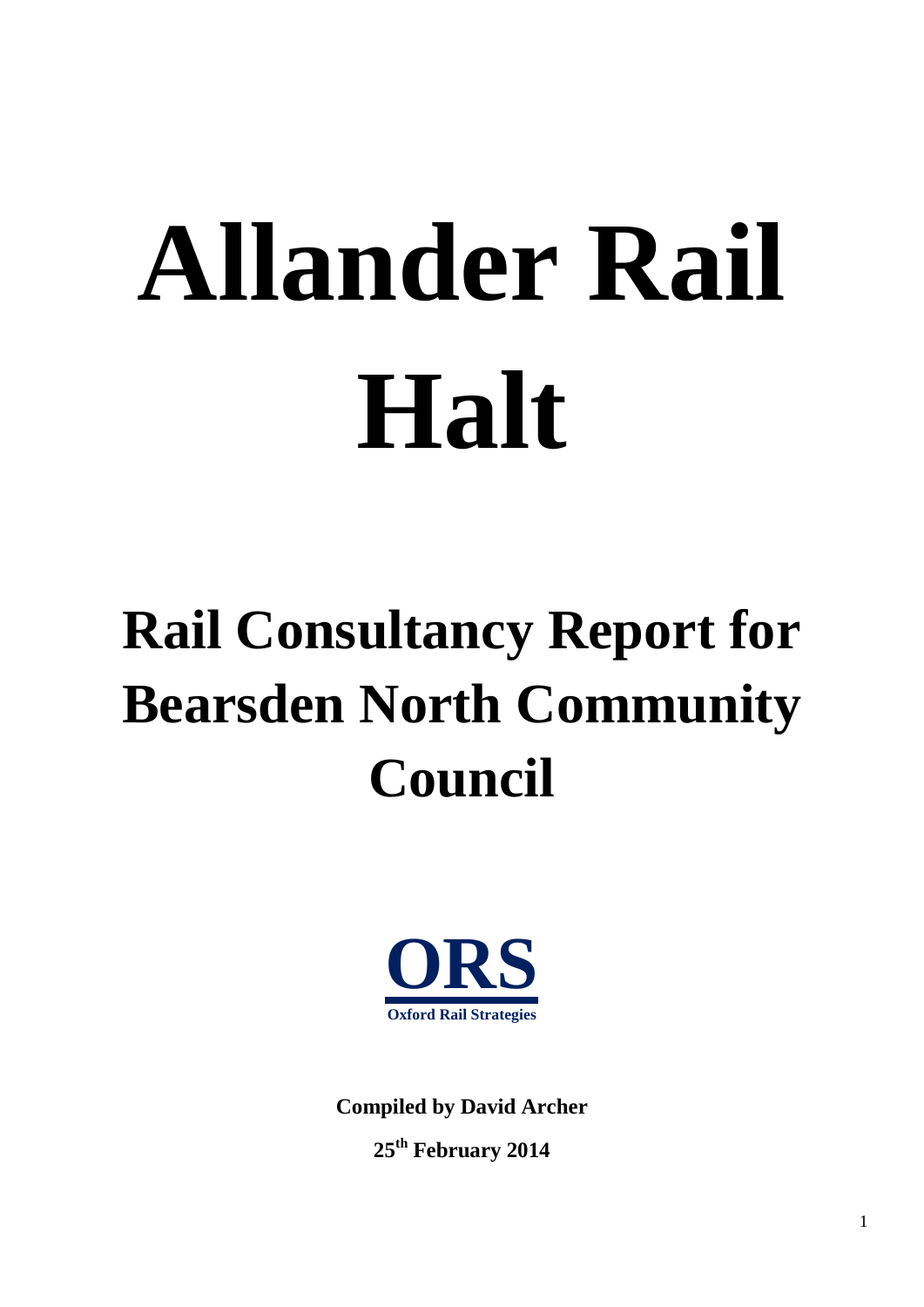# **Introduction**

This report has been prepared by David Archer in response to the remit to investigate the impact of a new stop at "Allander Rail Halt", within the current Working Timetable (WTT or Base Timetable). In developing the potential for this new station, we have used the Rail Industry Standard "Network Code" and the cross-industry agreed "Train Planning Rules" applicable to this route, and assuming current train stock would be utilised. The objective has been to provide a "Standard Hour Timetable" to include the new stop and allowing for all other services on the route, giving realistic, accurate timings for the new stop. The report has not considered the engineering feasibility of the proposed new station and, where indications of possible location are given here, they are purely illustrative so as to allow the timetable option work to be carried out.

All data *(except the proposed Sectional Running Times for stopping & starting at the proposed Allander Rail Halt)* has been taken from the latest publications owned by Network Rail and which are available in the public domain.

# **Remit Item 1**

*The ORS team will assess the local geography, existing track layout and current Timetable to ascertain the effects of inserting an additional station at the above location. It will assess the effects of a single platform, particularly accounting for the gradient, on this section of single line and whether a train stop can be accommodated at the proposed location.*

# *Local geography and track layout*

The Proposed Allander Rail Halt (ARH) would be built on the single line section of track between Milngavie and Hillfoot stations. This section of line has a maximum speed of 50mph. Appendix 2 shows the track layout and gradients measured from 6 miles 19 chains to 9 miles 35 chains. It is also measured from 0 kilometres to 5 km 130 metres. This report will use metric measurements to allow easier interpretation of Appendix 2.

ARH would be situated adjacent to the site of the existing Allander Leisure Centre. It would comprise one platform, trains stopping in both directions, with direct and level access to the proposed Park and Ride parking area to be built alongside. The platform length could need to be circa 130 metres to allow for two 3 car units of Class 318 and 320, and to allow for two 3-car units of Class 334.

# *Gradients and implications for station siting*

The gradients on this section of track are varied and fairly steep in places. The proposed ARH could be sited between the 4 km point and the 3 km 650 metre point as measured on Appendix 2. That is at a point between at least 120 metres south of the Craig Dhu Burn Bridge (NR Structure number 010) and the underbridge (NR Structure number 008).

N.B. A site survey would be required to ascertain the best site from a civil engineering viewpoint. All measurements are approximate, being taken from the current Network Rail publications and matched against Ordnance Survey maps.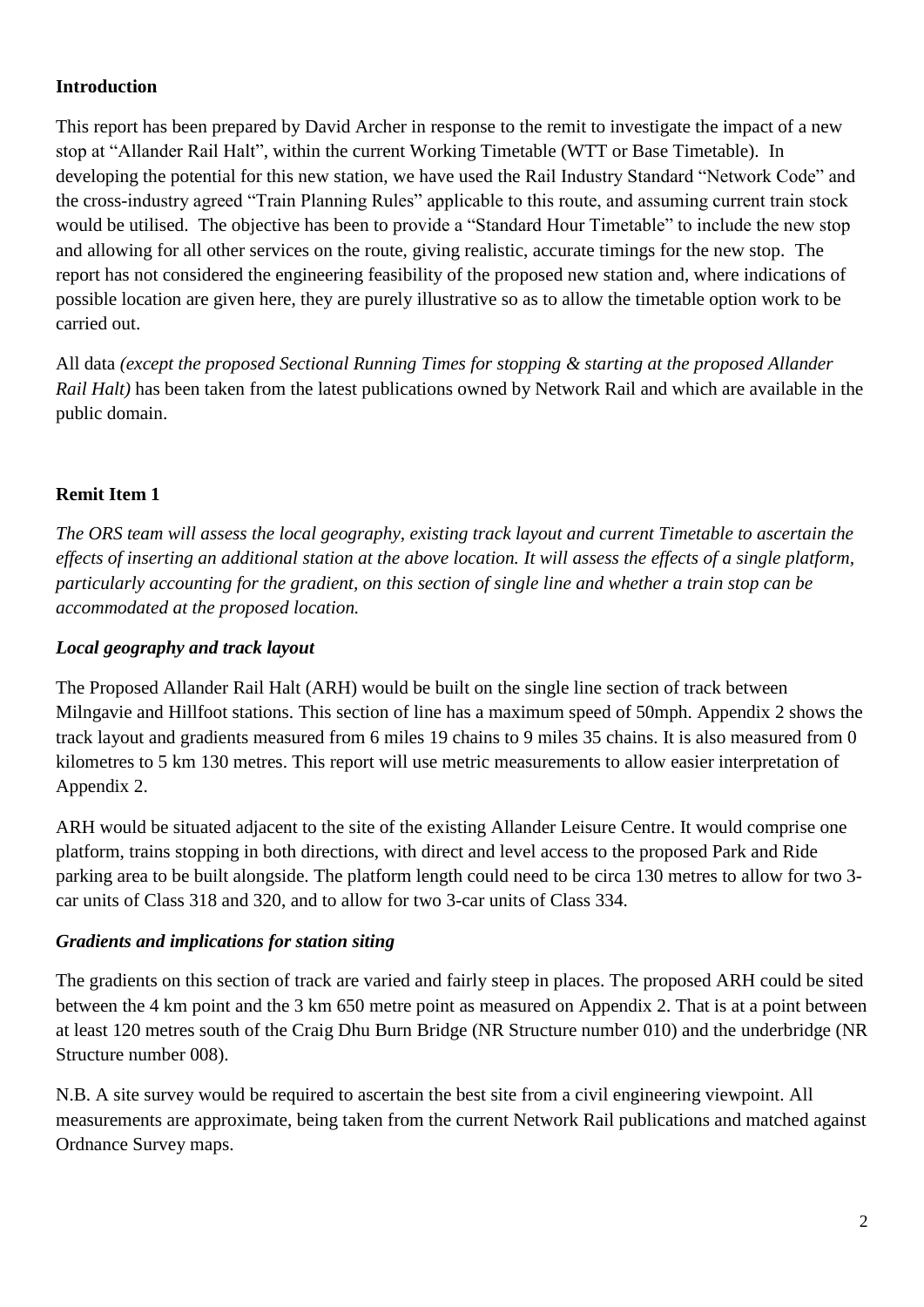This could mean building all or part of a platform on a gradient of 1 in 232. The platform should be sited as far south from the commencement of the 1 in 92 gradient as is practical. The new platform could be constructed of modern, lightweight materials which will allow for the existing culvert and drain on that section. Network Rail and the train operator will need to be involved in evaluation of the station site – an evaluation that will need to consider whether its location on a gradient is acceptable. It should be noted that Hillfoot station is on a 1 in 262 gradient and Bearsden station is on a 1 in 150 gradient (easing to 1in 200 part way along the platform), so the proposed new station, being sited on a 1 in 232 gradient, poses no further issues for traction than are currently managed at other stations on this route. Network Rail and First Scotrail will also wish to consider the performance implications of the extension of travel time along the single track section and whether a new station would cause unacceptable loss of resilience in the operation of the network.

Network Rail's position is, generally, that no new stations will be built on a gradient steeper than 1 in 500. However, the 1 in 232 gradient is only for approx. 110 metres. Running north, it is preceded by a long (some 700 metres) 1 in 732 gradient, so stopping and starting should pose no further issues than are managed at Bearsden station. Similarly, running south, a long downhill gradient of 1 in 92 changes to an uphill gradient of 1 in 232 before, or at, the proposed ARH station, with only a short pull uphill for starting trains (less gradient than at Bearsden) before it too eases off to 1 in 732. Among the issues for consideration, Network Rail may consider moving the siting of the "Sand" Board further towards Milngavie station to allow adhesion materials to be laid through the proposed new station. Appendix 3, Page 8

# *Conclusion*

A new station at the site of the Allander Leisure Centre will require investigation with Network Rail and the train operator. There is a case to be investigated that it should pose no further traction issues than are currently managed at other stations elsewhere on this line. Modern Electric Multiple Units (EMUs) are capable of handling these gradients. Discussion with Rail Industry colleagues raised several contenders for the steepest station gradient. However, when looking at currently serviced stations on the public network, Network Rail and First Scotrail will be fully conversant with the issues to be considered in managing stations on gradients.

# **Remit Item 2**

*If a stop can be accommodated, we will seek to add the stop into the current Peak Hours Timetable and write a "Standard Hour (off peak)" Timetable between Westerton Junction and Milngavie to include the stop at Allander "Park and Ride" Rail Halt. Timings at Westerton Junction to remain as currently published.*

### *Current Timetable*

Every train journey is divided into Sectional Running Times (SRTs), measured between recognised points along the route. This will include stations, junctions and other relevant known points.

There are 4 types of SRT:

- Start to stop Timed starting at one point until stopping at the next, usually between local stations
- Pass to Pass Timed between 2 points where the train is not stopping at either location.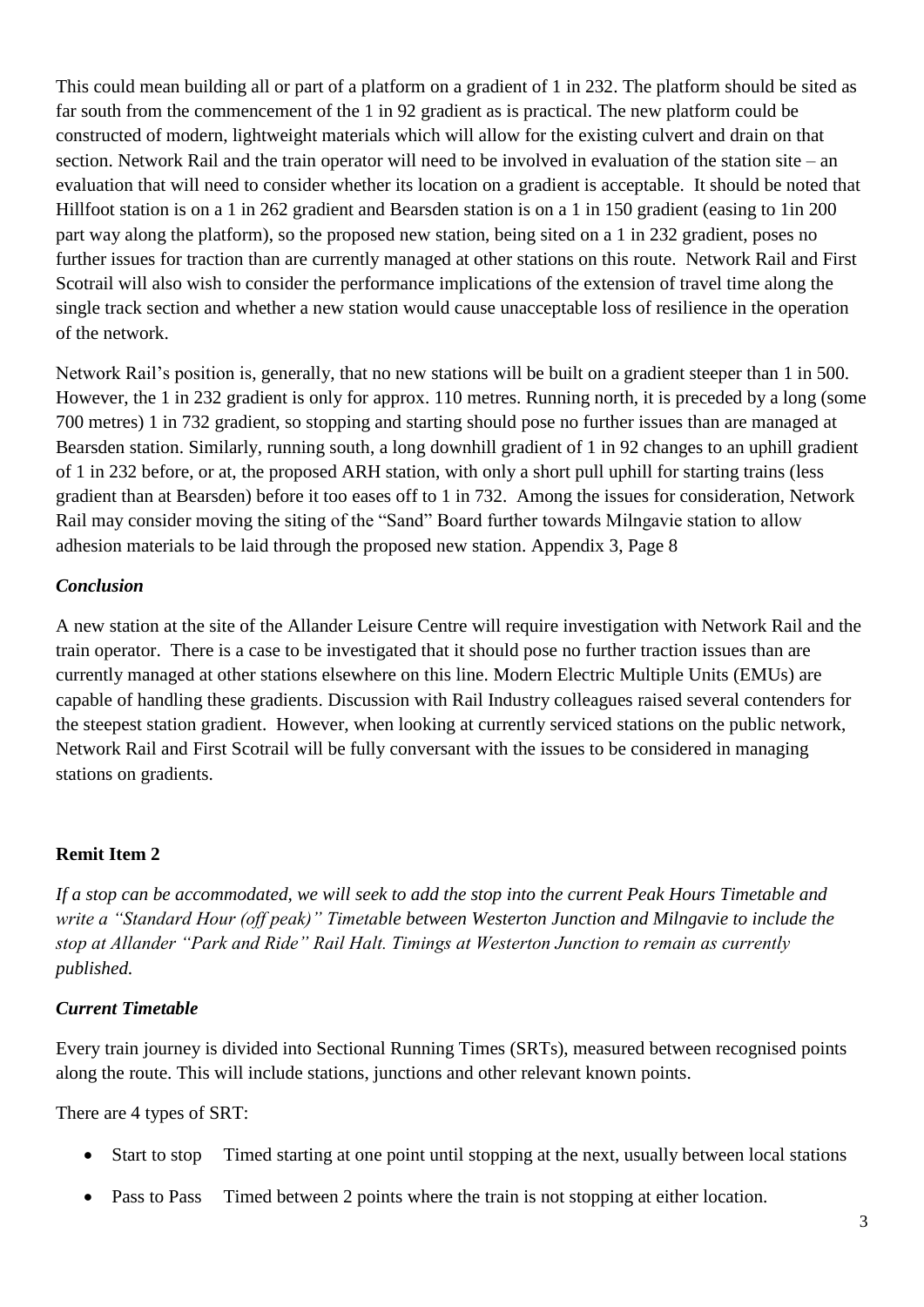- Start to pass Timed as it starts at the first point until it passes the second point.
- Pass to stop Timed as it passes at the first point until it stops at the second point.

SRTs are currently only ever defined in multiples of minutes and half minutes. No smaller time amount is used so as to avoid over complicating the timetable, as well as keeping public times manageable. Public times are only ever advertised in whole minutes. This report uses the more accurate Working Timetable which includes half minutes. This is the timetable that the Railway runs and is signalled to, and from which the Public timings are extracted. When initially computing an accurate time between points, the result is shown in seconds, with the resultant SRT rounded up or down to the nearest half minute to reflect accurate running times. This exercise has erred on the side of caution having rounded up to the nearest half minute. When computing a Starting SRT in an uphill direction, and a stopping SRT in a downhill direction, the proposed SRTs are more generous to reflect any cautious driving. For example, to allow earlier braking when driving downhill towards ARH with a heavily loaded stopping train.

Appendix 4 gives the existing SRT information for the Westerton-Milngavie line. These values have been created by Network Rail and agreed with the Operating Company. They are specific to the type of train used to service that line. Each different type of traction is allocated a "Timing Load" which denotes its characteristics such as total weight, maximum speed, tractive effort, braking effort, acceleration and deceleration etc. Each SRT is created by various agreed methods, taking into account all these characteristics. You will note that in this case the Timing Load used is EMUAC Max speed capability of 75mph referred to as 75EMUAC.

# *Development of the option timetable*

SRTs have been computed for the proposed ARH using a mixture of common sense and recognised methods. Network Rail will compute new SRTs using recognised methods and by modelling the train journey using their own "in-house" bespoke computer programming. Their results will be used by First Scotrail (who will also want to make their own computations) to create a formal timetable. However, I do not envisage any significant difference that will disallow my findings in Item 2 of this report.

Sectional Running Times to service a stop at the proposed new station Allander Rail Halt (ARH) are as follows:

# Northbound (Down Direction)

- Hillfoot to ARH Stop to Stop 2mins
- ARH to Milngavie Stop to Stop 2mins 30 secs

# Southbound Up Direction

- Milngavie to ARH Stop to Stop 2mins
- ARH to Hillfoot Stop to Stop 2mins

In the Northbound direction, the current Stop to Stop SRT from Hillfoot to Milngavie is 3 minutes. With a 30 second dwell time at ARH, the new stop will therefore add 2 minutes into the overall journey time.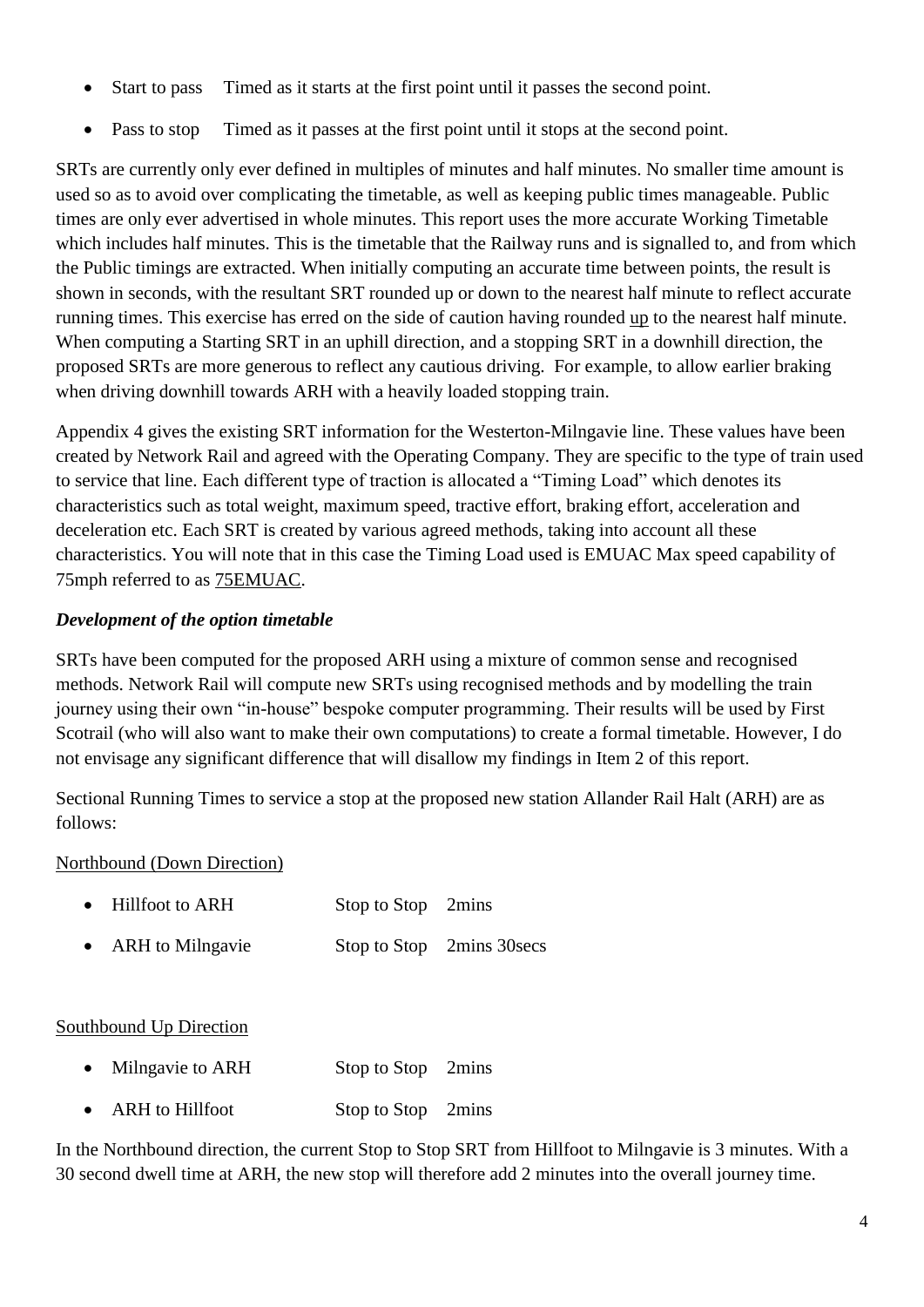In the Southbound direction, the current Stop to Stop SRT from Milngavie to Hillfoot 2 minutes 30 secs. With a 30 second dwell time at ARH, the new stop will therefore add 2 minutes into the overall journey time.

Terminus Station "Turnround" times at Milngavie are 18 to 20 minutes in the current timetable throughout the day. This Turnround time must be sufficient to allow the driver to change ends and complete checks, also make alterations to indicators and train head and tail lights. Turnround times at all stations where a train is reversed are set and must be adhered to. All timetables must comply with Network Rail's document "Operational Rules" which dictates certain standard timings and allowances (including Turnround times), as well as any exceptions to the standard values.

The Operational Rules for Scotland state that Turnround times for Electric Multiple Units (EMUs) are 5 minutes, shown in the current timetable Operational Rules, Version 4.0, dated  $12<sup>th</sup>$  July 2013, page 62 of 199 . There is no separate value shown for Milngavie as an exception to this standard, so 5 minutes must be allowed.

The SRTs created for ARH increase the journey time by 2 minutes in each direction. As timings for this exercise must be the same as now at Westerton Jn, this has the effect of reducing the current Turnround time at Milngavie by 4 minutes. The current timetable gives a 20 minute Turnround time, which could be reduced to 16 minutes by stopping additionally at ARH. This new value of 16 minutes for Turnround remains well above the minimum standard of 5 minutes and so does not itself disallow a stop at ARH. Indeed, if First Scotrail and/or Network Rail should decide the values we have assumed for SRTs including a call at ARH are insufficient, they can be increased substantially without impacting on the standard Turnround time at Milngavie.

The section of line between Milngavie and Hillfoot is Single Line. As the proposed timings are only altered between Milngavie and ARH, there should be no effect on the Single Line operation which can only allow one train in that section at any one time.

For the purposes of this report, Empty Coaching Stock or Departmental (Sandite trains etc.) moves have not been included.

As well as allowing sufficient time for each train unit arrived at Milngavie to prepare to reverse direction to travel back from Milngavie (Turnround time – as described above), sufficient time must also be allowed between services arriving at Milngavie and other services departing Milngavie to allow for the signalling "Token" to be exchanged by GSM Radio from the arriving train to the departing train, thereby giving permission to travel on the single line safely. This time must also allow for the physical changing of the points at the mouth of Milngavie station. In this timetable 3 minutes has been allowed for this activity to take place between arrivals and departures, with the new stop added into the trains to and from Lanark/Motherwell via Glasgow Central Low Level.

This solution could allow use of the new station within the current timetable structure, both peak and offpeak. Once the station is built and established, passenger use can be monitored and will indicate whether it will become necessary to alter the timetable further to allow stops on more services.

Within the current timetable, stops at ARH would occur throughout the day. It is proposed that all Lanark/Motherwell – Milngavie services should include this stop. At off peak times the service would regularise to 2 trains in each direction per hour which would seem a reasonable and favourable service level to attract passengers onto rail and off the road network, particularly through to Glasgow.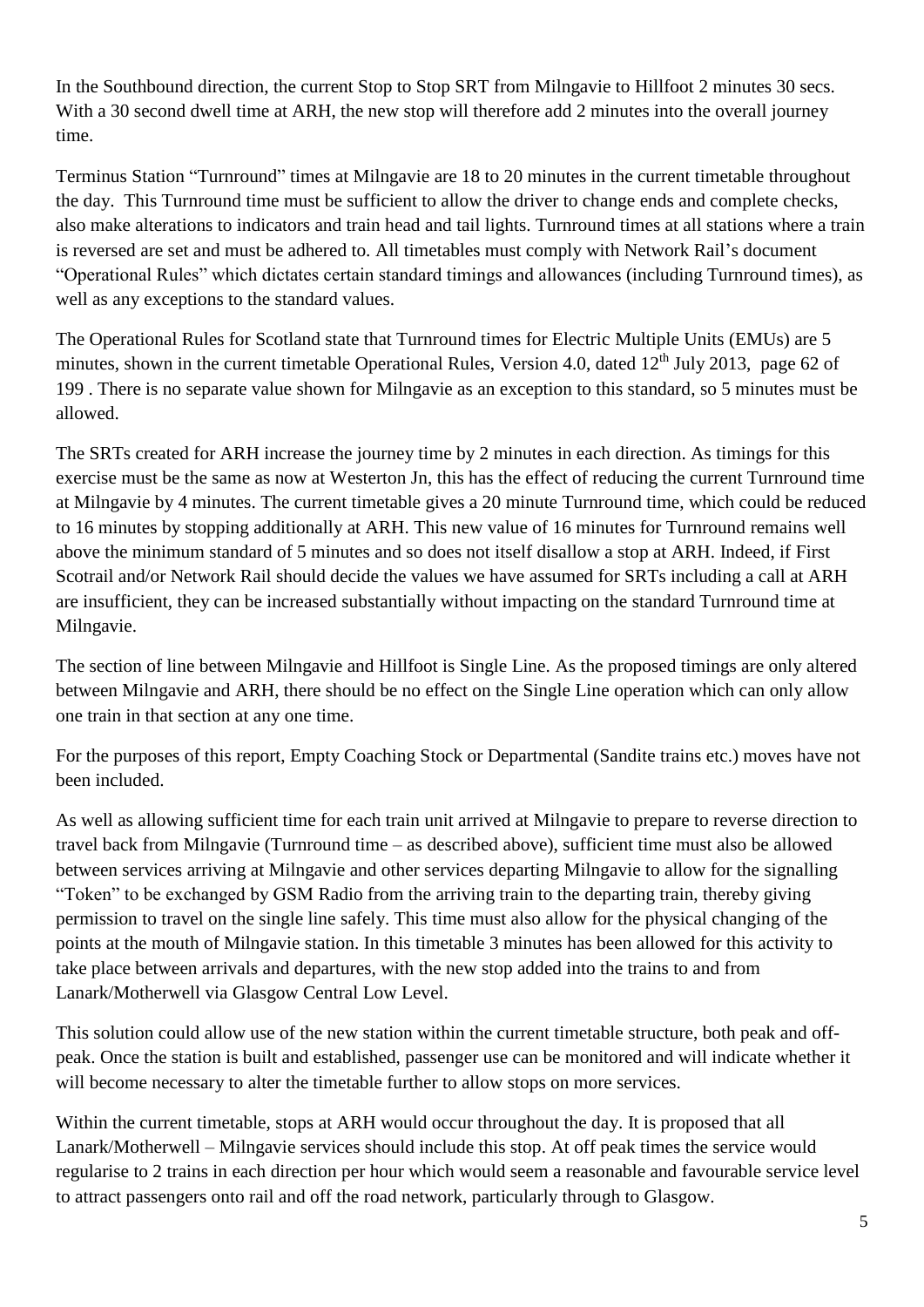Timings south of, and at, Hillfoot remain as current.

The table below provides a summary of a possible weekday standard hour train service calling at, or passing through, a new station at ARH. N.B. Timings are given to half minutes as a Working Timetable. Public times will vary by half a minute. The Public timings will be managed by First Scotrail.

# *EXAMPLE STANDARD HOUR TIMETABLE*

### Based on current Working Timetable

# December 2013 to May 2014

### Monday to Friday services

|            | <b>ARH</b>         | Milngavie | Milngavie        | Milngavie        | Milngavie | <b>ARH</b> |                      |
|------------|--------------------|-----------|------------------|------------------|-----------|------------|----------------------|
| Origin     | Dep                | Arr       | Arr<br>(Current) | Dep<br>(Current) | Dep       | Dep        | Final<br>Destination |
| Edinburgh  | No stop            | 12.07     | 12.07            | 12.27            | 12.27     | No stop    | Edinburgh            |
| Lanark     | $12.21\frac{1}{2}$ | 12.24     | 12.22            | 12.42            | 12.40     | 12.42      | Lanark               |
| Edinburgh  | No stop            | 12.37     | 12.37            | 12.57            | 12.57     | No stop    | Edinburgh            |
| Motherwell | $12.51\frac{1}{2}$ | 12.54     | 12.52            | 13.12            | 13.10     | 13.12      | Motherwell           |
| Edinburgh  | No stop            | 13.07     | 13.07            | 13.27            | 13.27     | No stop    | Edinburgh            |
| Lanark     | $13.21\frac{1}{2}$ | 13.24     | 13.22            | 13.42            | 13.40     | 13.42      | Lanark               |

Whilst this report concentrates on weekday services, Saturday, Sunday and Bank Holiday services should present no further difficulty in adding this new stop as these services are generally less frequent.

### *Conclusion*

In conclusion, in timetable terms it is possible to allow the additional stop at ARH, albeit initially approximately every half an hour on the Lanark/Motherwell services. There is public and political will for this station to be created and it is part of the Local Authorities transport strategies. This report demonstrates that even if Network Rail and/or First Scotrail, having progressed through their own timetabling processes, present different timings it is feasible for this new station to be serviced to the benefit of the local area and road networks and further afield to Glasgow.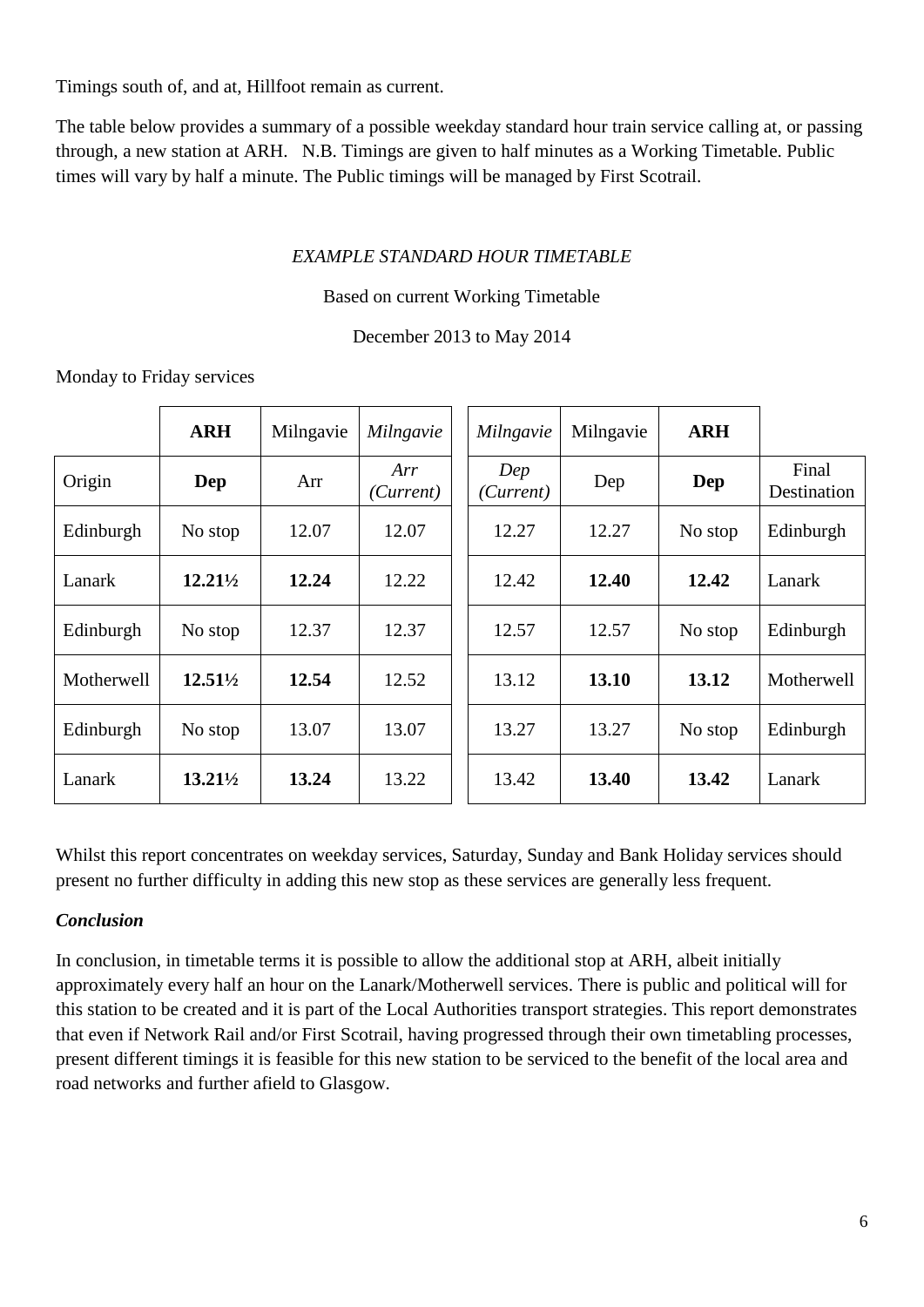# **APPENDICES**

- Appendix 1 Report Specification
- Appendix 2 Track Diagram and Gradients
- Appendix 3 Technical Track description (Network Rail's Sectional Appendix)
- Appendix 4 Westerton to Milngavie Sectional Running Times Current
- Appendix 5 Beauly and Connon Bridge stations
- Appendix 6 Consultant Overview

[Report ends].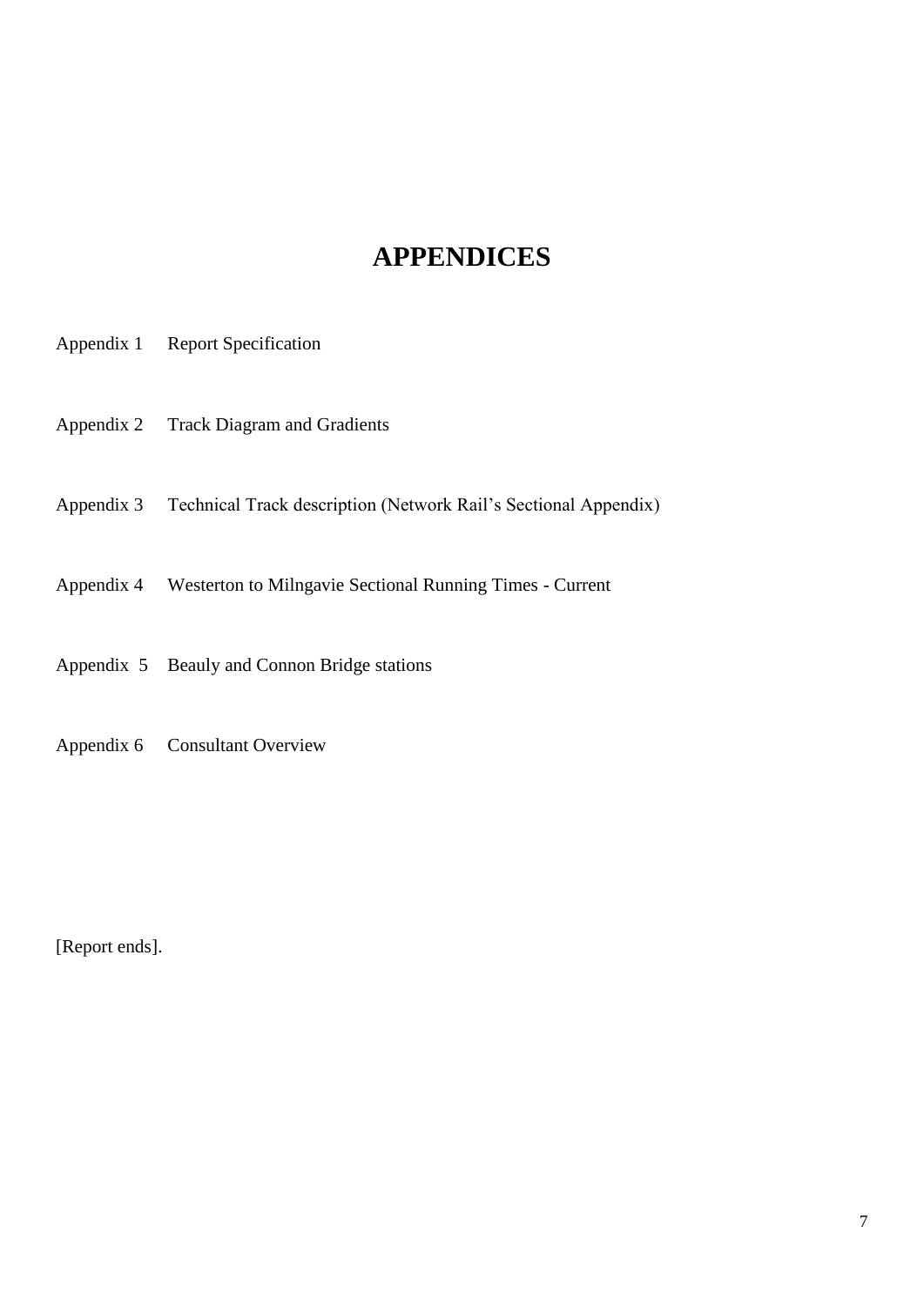# **Appendix 1**

# **BEARSDEN NORTH COMMUNITY COUNCIL REPORT SPECIFICATION**

# **1.1 Introduction**

Bearsden North Community Council (BNCC) has requested a study of the rail potential for an additional Rail Halt at the site of the Allander Leisure Centre, Bearsden Road, Milngavie, G61 3DF.

Oxford Rail Strategies (ORS) is able to offer the following service/output using three consultants. As under:

- David Archer, Timetable Planning, until Dec 2012 a Senior Train Planner with Network Rail. For the last year, as an ad-hoc Rail Timetable Planning Consultant.
- John Holwell, formerly a market manager with a rail freight company and part time rail development manager with W H Malcolm Ltd.
- Nigel Fulford, Director ORS.

# **1.2. Project Scope**

The ORS team will assess the local geography, existing track layout and current Timetable to ascertain the effects of inserting an additional station at the above location.

It will assess the effects of a single platform, particularly accounting for the gradient, on this section of single line and whether a train stop can be accommodated at the proposed location.

If a stop can be accommodated, we will seek to add the stop into the current Peak Hours Timetable and write a "Standard Hour (off peak)" Timetable between Westerton Junction and Milngavie to include the stop at Allander "Park and Ride" Rail Halt. Timings at Westerton Junction to remain as currently published.

This would be the ideal and desired output from this project.

However, if the stop cannot be accommodated in all or any of these timetables, we will look at alternative solutions, and issues to be considered should a re-written timetable be required between Milngavie and Westerton Junction/Glasgow accommodating the new stop.

# **1.3. Detailed Activity and Output**

Create a new stop at "Allander Rail Halt" within the current Working Timetable (WTT or Base Timetable), within the bounds of the Rail Industry Standard "Network Code" and the cross-industry agreed "Train Planning Rules" applicable to this route, and assuming current geography and train stock would remain as current.

Provide a "Standard Hour Timetable" to include the new stop allowing for all other services on the route, giving realistic, accurate timings for the new stop.

To include all necessary notations required by Train Planning staff. Timings will be rounded to the nearest  $\frac{1}{2}$  minute as standard practice when using the WTT, which may differ slightly from the published "public" timings.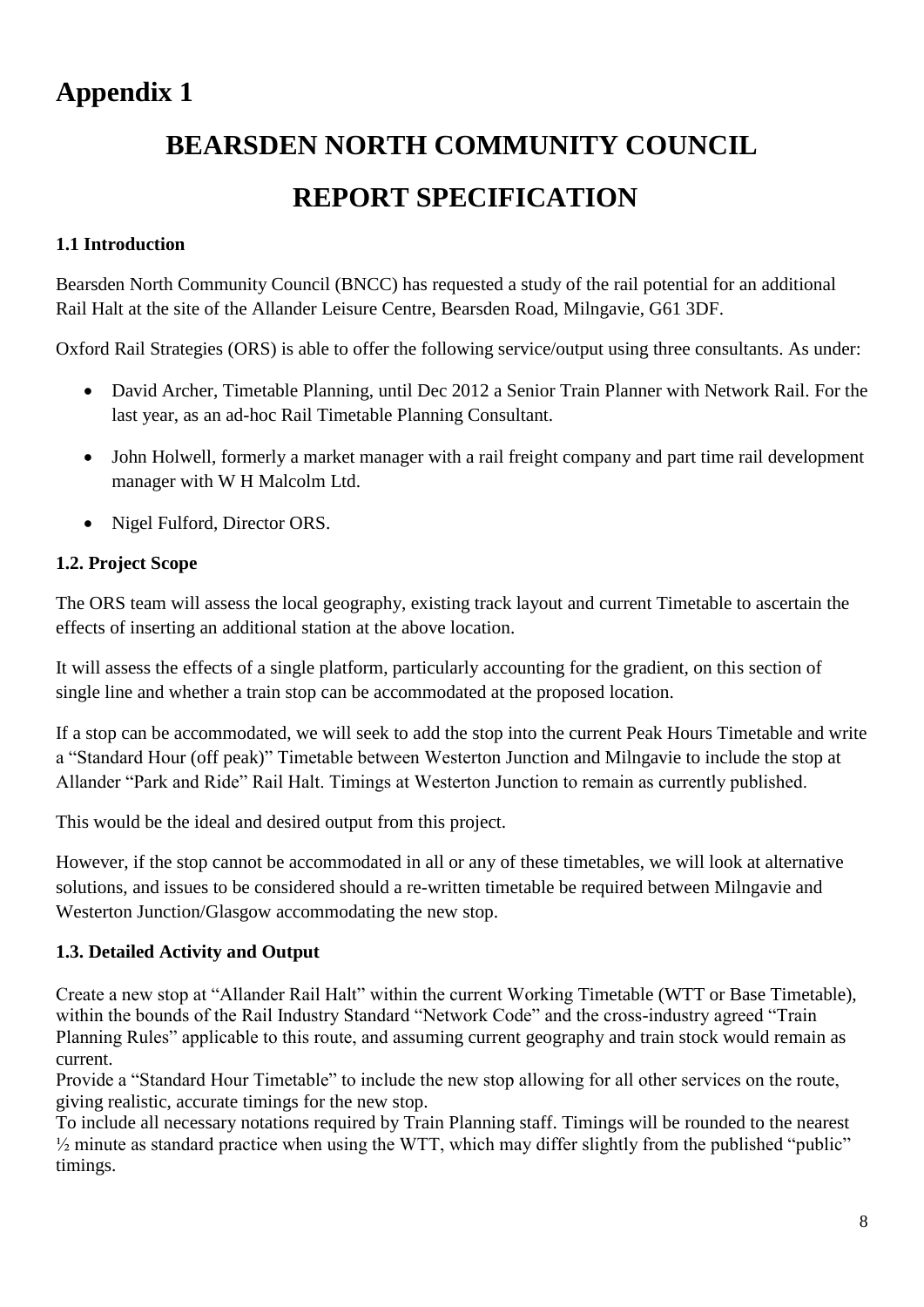The output report should be clear and understandable to both Train Planning representatives and all other interested parties.

Review output and compile report and any associated copy & appendices.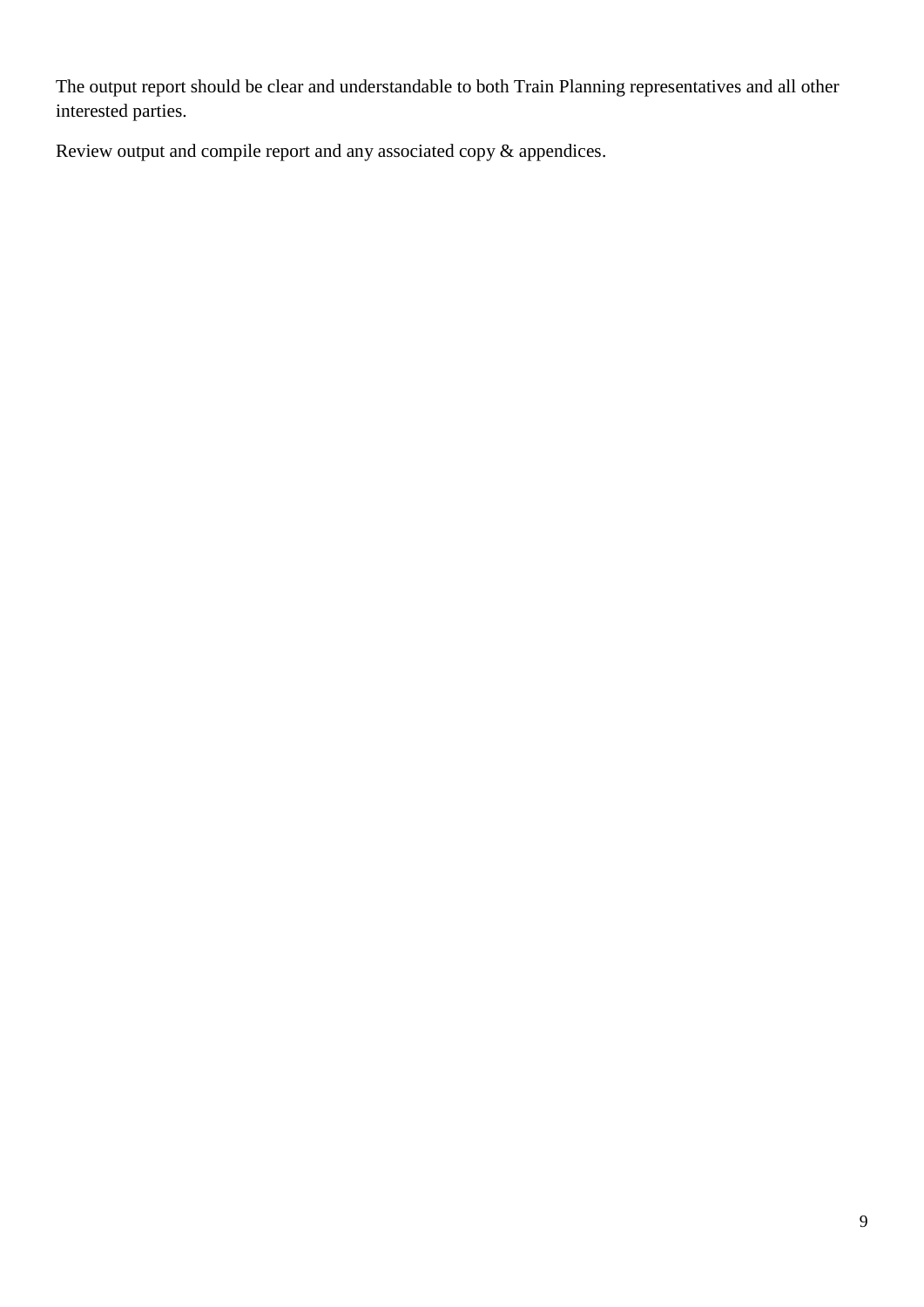# **Appendix 2 TRACK DIAGRAM AND GRADIENTS**

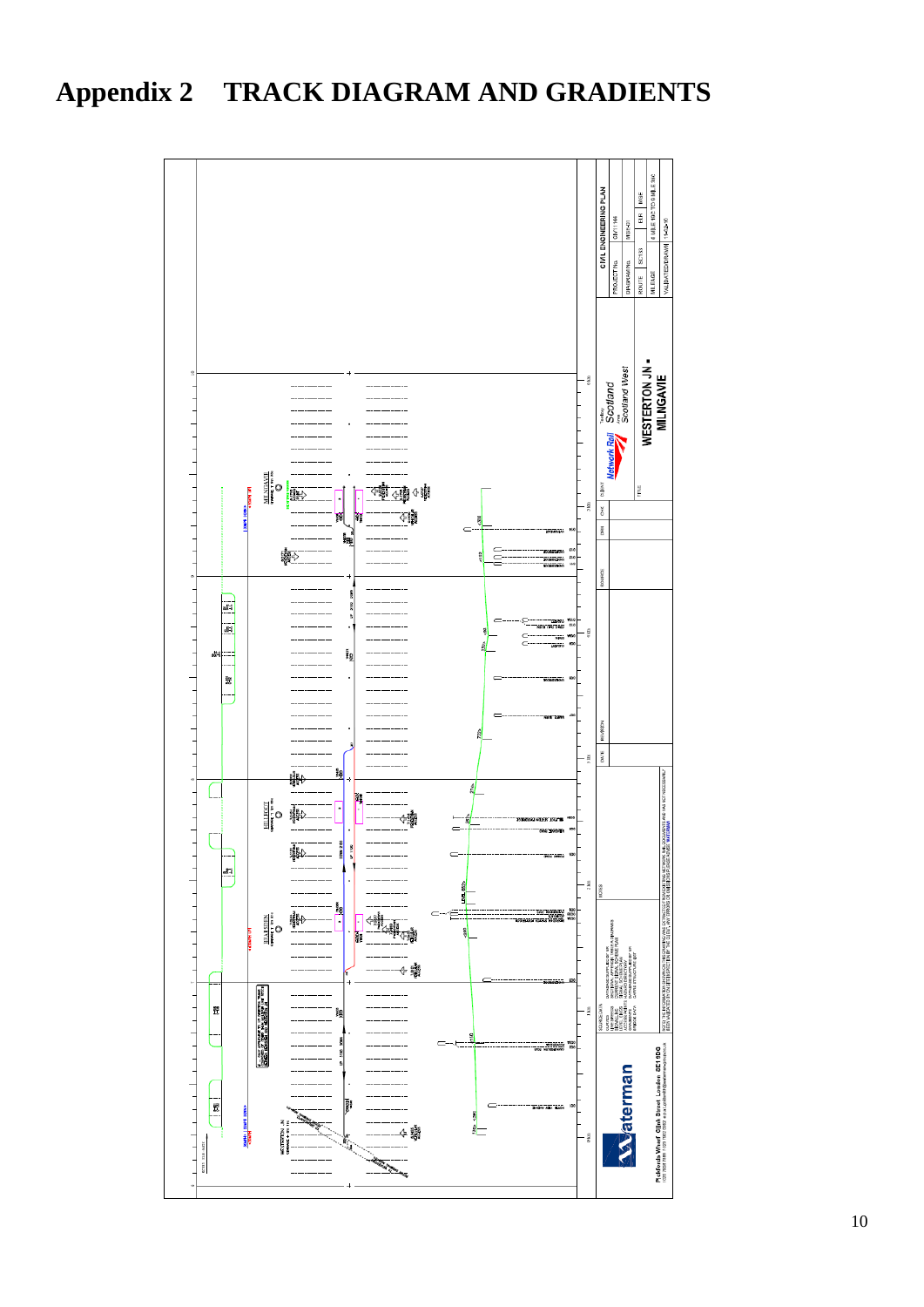These Appendices have been supplied electronically:

# **Appendix 3 TECHNICAL TRACK DESCRIPTION (NETWORK RAIL'S SECTIONAL APPENDIX)**

# **Appendix 4 WESTERTON TO MILNGAVIE SECTIONAL RUNNING TIMES - CURRENT**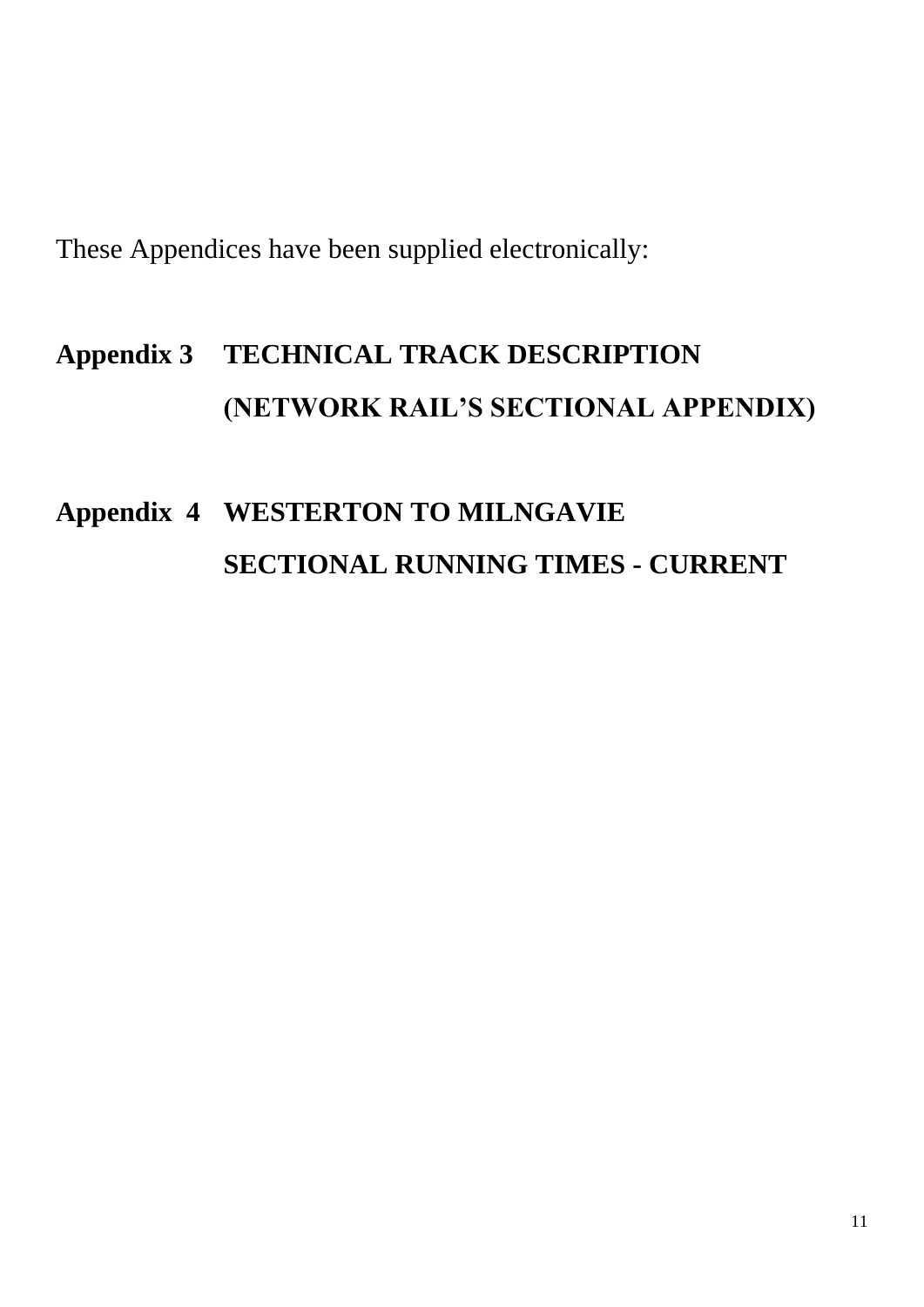# **Appendix 5 CASE STUDY –**

# **BEAULY AND CONNON BRIDGE STATIONS**

Highlands and Islands Enterprise appointed a Rail Development Manager at the end of the last millennia.

One of the first projects undertaken by this manager was the development of passenger services north of Inverness.

As part of this work it became evident that there was market potential for additional stations at Beauly and Connon Bridge between Dingwall and Inverness. However, fare revenues would not justify investment in a large station.

As a result a small 'one coach' platform was designed and constructed for both stations. This was only really achieved because of the comparatively low number of services and passengers (though in the case of Beauly this number has risen significantly).

Beauly station opened in 2002 at a remarkably low cost of £247K. This included a single car platform (length 15.06m) with a small passenger shelter, lighting and car parking for 15 cars. The car park has subsequently been extended to 30 spaces). Current usage is 55,000 pa or over 1,000 per week which illustrates that a low investment can generate a substantial return in passenger numbers.

In the case of Conon Bridge this station was opened on 8th February 2013 with a forecast usage of 24,000 pa. Length of platform is 15.08m and car parking for 8 cars is provided along with a cycle park, lighting and shelter. Capital cost was higher at £600K (partly due to inflation). An estimate for a 6 car platform had come out around £1m.

This all illustrates that innovation and creativity is possible in a railway context, given co-operation from Network Rail and other bodies.

John Holwell

February 2014